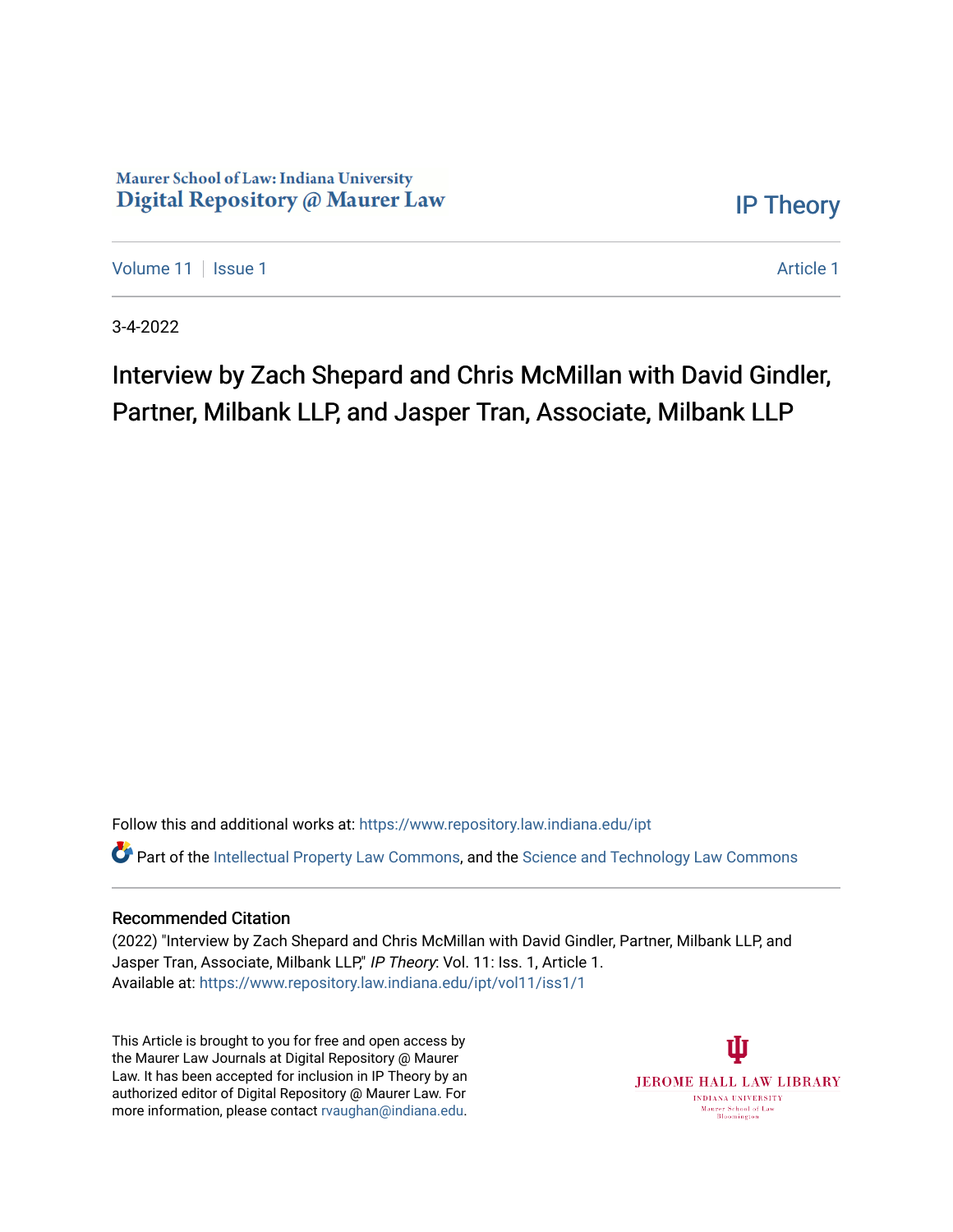## **INTERVIEW BY ZACH SHEPARD AND CHRIS MCMILLAN WITH DAVID GINDLER, PARTNER, MILBANK LLP, AND JASPER TRAN, ASSOCIATE, MILBANK LLP**

Chris: Welcome to Fire of Genius, a podcast dedicated to all things intellectual property presented by the Indiana University Maurer School of Law's *IP Theory* journal. My name is Chris McMillan, I'm a 3L at Maurer, and I am the audio editor for *IP Theory*. Today's podcast will be cohosted by our Editor-in-Chief, Zach Shepard.

Zach: Thanks, Chris. I'm Zach Shepard. I'm a 3L at the Maurer School of Law, and it is my pleasure to be here with Chris today to talk to two incredible scholars and practitioners in the IP community. Today's episode is part of *IP Theory*'s eleventh volume, and we're pleased to welcome David Gindler and Jasper Tran to the show. David Gindler is a partner at Milbank LLP's L.A. office whose work spans a broad array of industries and technologies across the country. Mr. Gindler, would you like to tell the audience a bit about yourself and your career?

David: Well, my career began in an odd way because as an IP litigator, when I was in college, the one thing I wanted to avoid, like the plague, was anything that looked like science because it looked like really, really hard to me. So math classes, biology classes, things that involved equations were sort of not my thing at all. Then I became a lawyer. And it wasn't until about 10 years into my practice where I sort of stumbled into doing a patent case. And it was actually a case involving technology to render graphics on a computer. This was a long time ago. The technology has moved on since then. But I discovered this incredible thing about IP law. People pay you money to learn how stuff works, and then you get to teach jurors and judges how it works, and I found that to be a lot of fun. And so now, although I have literally no scientific training, I have an undergraduate degree in philosophy, I deal with science all the time, and it is an incredibly rewarding part of my life and my practice.

Chris: That's great, and I feel like I'm in your shoes a bit because I was a professional musician before I came to law school, and I have encountered it in the past four years, so I totally get it.

David: One added note, I have a friend who's also an IP litigator; he was an English major, and he says, "you know what, having been an English was the perfect undergraduate major for me because all the patents that I worked with are written in English."

Zach: That's one way to look at it.

Chris: Now, Jasper, you're an associate at Milbank and a member of the firm's litigation and arbitration group. Would you like to tell us a bit more about yourself?

Jasper: Yes, thank you for having us here today. I'm a 7th year associate of Milbank L.A., focusing on patent litigation and a little bit of technology transactions. I have a more traditional IP career than David. I studied science as an undergrad at UC Berkeley, and then I heard from a class, an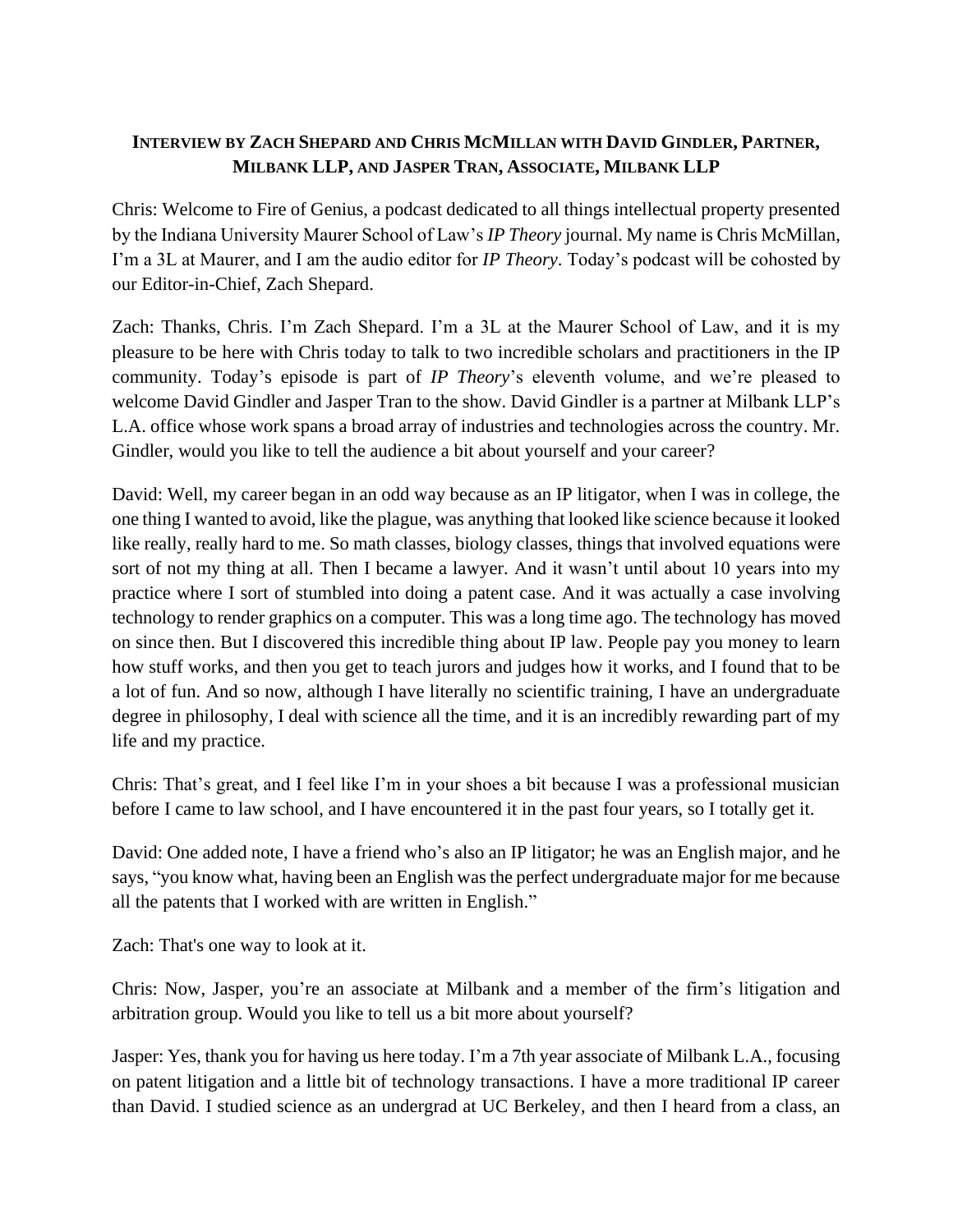organic chemistry class, about the rights of inventors, and that kind of piqued my interest. So I took a legal study class and an undergrad class, and it just sparked my interest in law school overall. So I went to University of Minnesota Law School, and after law school, I clerked for a federal judge in Denver. Then I kind of started doing a lot of IP work since then. I am what people would call a legal nerd and often share my thoughts on just current trends in legal scholarships focusing on IP law, technology law, and health law. In fact, I co-wrote an article on how judges, jurors, and lawyers can properly and reliably use Internet research in volume 9 of *IP Theory*,<sup>1</sup> and happy to be involved with *IP Theory* again today in a different capacity and appear with David on the show.

Zach: Yes, that's great, Jasper. And I'm sort of like you; I have the hard science background, I got my engineering degree from UT Austin, and you know, ownership and inventors rights sort of piqued my interest when I was in school, too, and I think that is what lead to me to be IP interested. So that's great, and we're very pleased to have you back and are grateful for your continued support of *IP Theory*. So Mr. Gindler, let's get into some questions. I would like to start by asking you briefly about your impressions of the state of IP law today. You have a storied career. We've read your bio, and we know you have got an incredible career that spans multiple continents. Are there one or two topics that you identify as particularly pervasive and worthy of the IP bar's attention?

David: So the IP bar thinks about lots of wonky IP issues. And I could talk about that first, but actually, let me talk about something else. Which is most Americans actually think about IP issues every day. They just don't know they're thinking about IP issues every day. So what am I referring to? Most Americans ask themselves frequently; why are my drug prices so high? Well, I know the answer to that question. The answer to that question is it involves an enormous investment in order to bring a drug from someone's idea in a lab to actual commercialization. And by a lot of money, we're talking about for certain kinds of products, a half a billion dollars, a billion dollars, and sometimes they don't work out. So, who would invest that kind of money for a product unless you get some kind of protection from competition the day after you launch your product? Well, that's patent rights. So, at its core, a patent is simply the right to exclude others from using what you patented.<sup>2</sup> Now there is a deal though that is part of the trade-off to get a patent. To get a patent, you have to teach the world how you did it. Your patent has to disclose enough information so that any other scientists working in the field would know exactly how to do what you're doing. So that advances science, it advances knowledge. But, for the investment, companies like Genentech and Biogen and other leaders, they get a period of exclusivity. And now there's this debate that's going on, it's going on now, it will continue to go on, which is where to draw that line? How much exclusivity should somebody get? How broad should patent rights be? Should they be limited to the specific invention that's covered? Or what if you cover—you're the very first person to come up for a kind of a new drug? Should you get a patent on all drugs of that kind or just the one that you came up with? This is actually a debate that affects Americans every day. I think it's a debate

<sup>1</sup> *See* H. Albert Liou & Jasper L. Tran, *Internet (Re)Search by Judges, Jurors, and Lawyers*, 9 IP THEORY 1 (2019) [https://perma.cc/6AWG-EA5R].

<sup>2</sup> 35 U.S.C. § 154.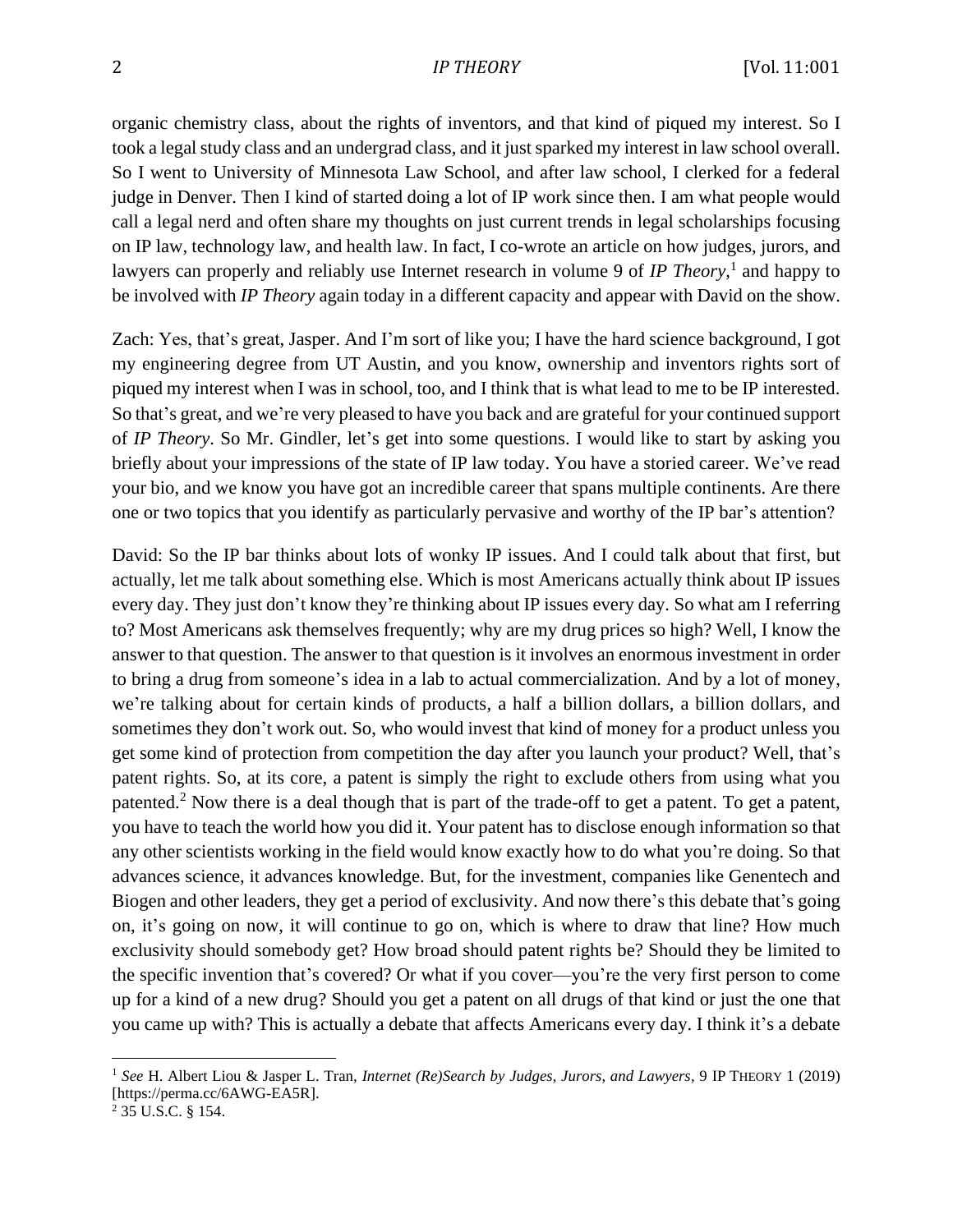which is coming up now that we're in a pandemic and new medications, new vaccines are coming on the market, and so people are thinking about IP rights and how they affect the health, not just here in the United States, but around the world.

Zach: Fascinating topics. It's something we study the basic bargain for a patent in patent law and other IP-related courses. Enablement is such a huge issue, and I know it's been a hot topic of debate at the Federal Circuit for quite some time now. And so great to hear that all those issues are still relevant, and I'm sure we'll get plenty of practice and with enablement and the like in our careers. Jasper, I want to follow up with you, do you have any IP hot topics issues that you think are particularly pervasive right now? We'll give you an opportunity to respond to the same questions.

Jasper: Yes, so I think the other issue outside of the COVID-related issue was patent waiver that David kind of hinted on, is the § 101 issue and patent eligibility and subject matter eligibility. That it's kind of been debated since early 2010 when the Supreme Court gets into the four cases,<sup>3</sup> the *Mayo* case,<sup>4</sup> the *Alice* case,<sup>5</sup> the *Bilski* case,<sup>6</sup> that they started establishing a new framework. After that, it just becomes a huge mess—the § 101issue—that cert. petitions have been going up every year and there is a lot of legislative bills going on about § 101 that it is worthy of the IP bar's attention. And I think everyone is still following up on that issue.<sup>7</sup>

Zach: Yeah, that's great, and we're going to follow up on you on § 101 and your analysis on the *Alice* and *Mayo* framework and maybe its vitality here in a little bit. But it's great to hear that those are also hot topics right now. Mr. Gindler, back to you. A hot topic that you hinted at earlier was the potential for IP waivers or a shying away from enforcing patent rights with certain COVIDrelated inventions. Could you briefly walk us through this concept of IP waiver and some of the mechanisms that U.S. and other WTO countries have in place to effectuate the waivers?

David: Well, this is, in my view, an interesting and virtually irrelevant debate. There are lots of discussions going on about how to effectuate an IP waiver, whether through the World Trade Organization, World Health Organization, on a country-by-country basis, on a company-bycompany basis, whereby each company would agree out of the public not to enforce their IP rights. So why do I say this is completely irrelevant? If every patent holder tomorrow morning announced, "we will not be enforcing any of the patents that we have that relate to COVID vaccines," you know what would happen to the worldwide manufacturing distribution of vaccines? Absolutely nothing would happen. Nothing would happen. It would make absolutely no change whatsoever. Patents are not standing in the way of anything. You know what's standing in the way of this—it is really hard to make vaccines. It requires extraordinary technology. Vaccines are a kind of product called a biologic. They are made of biological material. They are incredibly hard to

<sup>3</sup> *See also* Ass'n for Molecular Pathology v. Myriad Genetics, Inc., 132 S.Ct. 1794 (2013).

<sup>4</sup> Mayo Collaborative Servs. v. Prometheus Labs., Inc., 132 S. Ct. 1289 (2012).

<sup>5</sup> Alice Corp. Pty. Ltd. v. CLS Bank Int'l, 134 S. Ct. 2347 (2014).

<sup>6</sup> Bilski v. Kappos, 561 U.S. 593 (2010).

<sup>7</sup> *See* 35 U.S.C. § 101.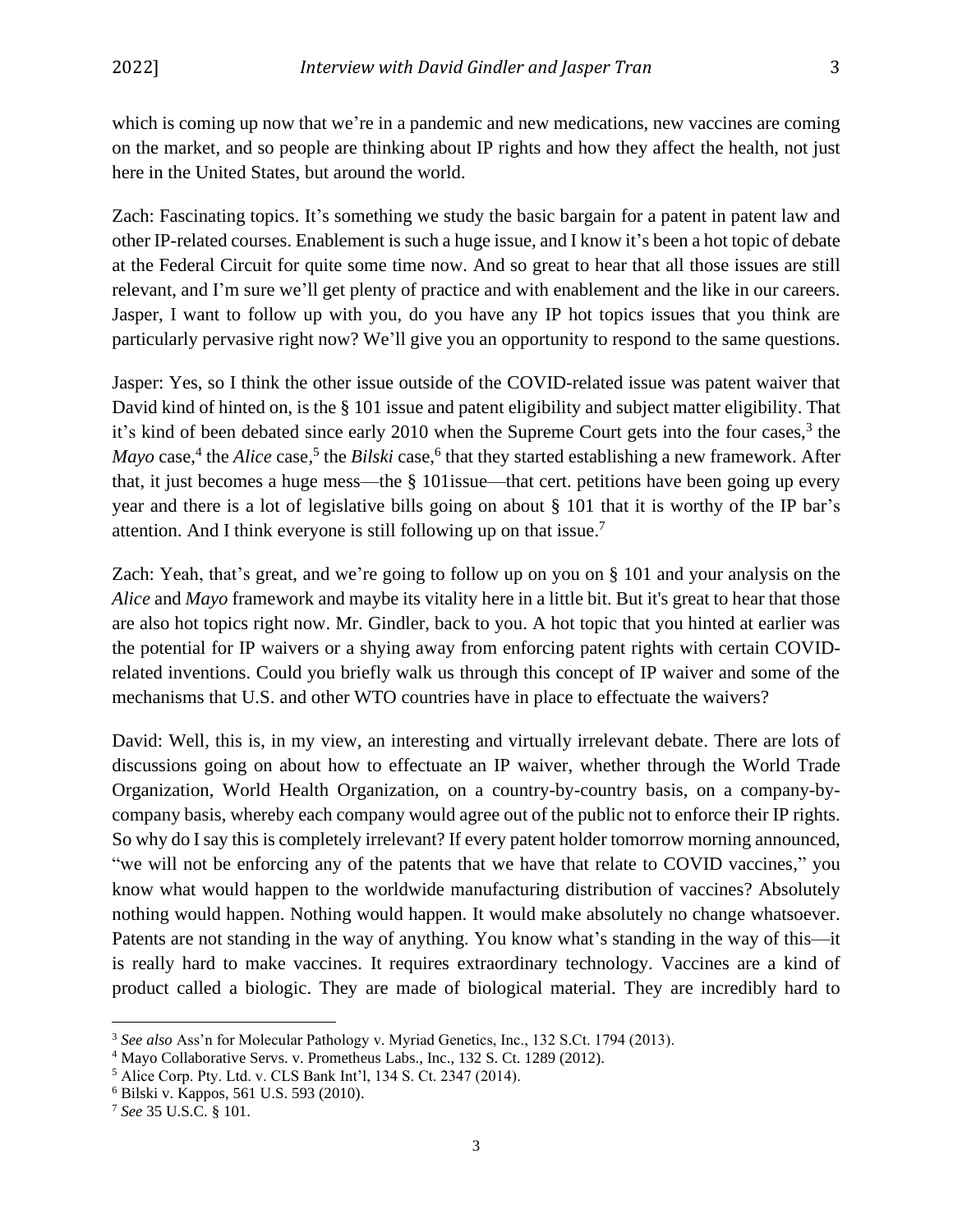manufacture. And there are a limited number of places in the world that have the facilities and the scientific expertise to do so. The idea that starting a manufacturing facility from scratch tomorrow morning to build a facility that could manufacture COVID vaccines is nonsense. That is not going to happen, not at least in the time frame that would be required to actually have it make a difference in the pandemic. But technology that has involved to synthesize the mRNA and to have it expressed, and then you have to put it into a nanoparticle, which is its own separate technology so it can be ingestible into the human bloodstream and then digested by a cell and the cell expresses the mRNA which codes a portion of the spike protein. This is not easy work. Biologics are hard to make.<sup>8</sup> What would be required to change everything, you would have to have an enormous, historic, unprecedented, public-private partnership to distribute biologics on a global scale, but the idea of someone coming along with no experience in this and starting up and building a facility to manufacture vaccines, people need to stop thinking about that.<sup>9</sup> Let me give you an example of what I mean. So there's a biologic product that is used to treat a number of diseases, including not non-Hodgkin's lymphoma. It's called Rituximab. One of the very first biologics to come on the market. It was approved by the FDA in 1997. Now 20 years later, a number of companies wanted to make what are called biosimilar version of that, essentially a generic.<sup>10</sup> Many companies tried, including a hugely successful European-based multinational pharmaceutical company named Boehringer Ingelheim. So they have the leading scientists and their job was to basically copy Rituximab. That's it. Make it. All they had to do was copy it and run clinical trials on it and show that it worked as well. And you know what happened? They failed. It didn't work. They got poor results on a clinical trial, and they gave up. That's not for want of trying. Now imagine a company with the expertise of Boehringer Ingelheim was not able to duplicate a product that's been on the market for over 20 years. Just try and imagine replicating brand new vaccines from scratch. This is the wrong conversation. This is not an IP conversation. I don't think IP should stand in the way. I don't really think anybody in the industrial world thinks IP should stand in the way. The United States doesn't. China doesn't. Russia doesn't. But that's not going to solve our problem. If it was that easy, we would all be eating at restaurants right now.

Zach: Yeah, and that is the frame I've never thought to look through, that maybe it's not IP rights that stand in the way, it's supply chain and obviously the immense difficulty that it would take to get a vaccine or a biosimilar to market. That's ridiculous. Wow, I never thought about it that way.

<sup>8</sup> *See, e.g.*, Ludwig Burger, *BioNTech Says It Won't Challenge Vaccine Copying in Africa*, CTV NEWS (Feb. 16, 2022) [https://perma.cc/KU7R-B4LY] (noting "the complex vaccine-making procedure that the company [BioNTech] says involves 50,000 steps to complete").

<sup>9</sup> *See* Gary Locke, Andrei Iancu & David J. Kappos, *The Shot Heard around the World: The Strategic Imperative of U.S. Covid-19 Vaccine Diplomacy*, CTR. FOR STRATEGIC & INT'L STUD., at 4 & 6, [https://perma.cc/28N2- M6WD]("The truth is that every qualified manufacturing facility on the planet is churning out as many Covid-19 shots as is safely possible. . . . Waiving IP protections would not lead to the manufacture of a single additional dose of a vaccine. One key reason is that there is currently no capacity to make more; production facilities are running at full tilt, and the supply of key ingredients in the manufacturing process has already been fully tapped. . . . More and larger facilities will be needed to fight future pandemics, so the United States should start expanding capacity now.").

<sup>10</sup> *See generally* Carlos A. Garcia & Jonathan Stroud, *Ships in the Night: Resolving Administrative Conflict between FDA- and Patent-Related Legislation*, 68 AM. U. L. REV. 1111 (2019) [https://perma.cc/3AFR-G8SX].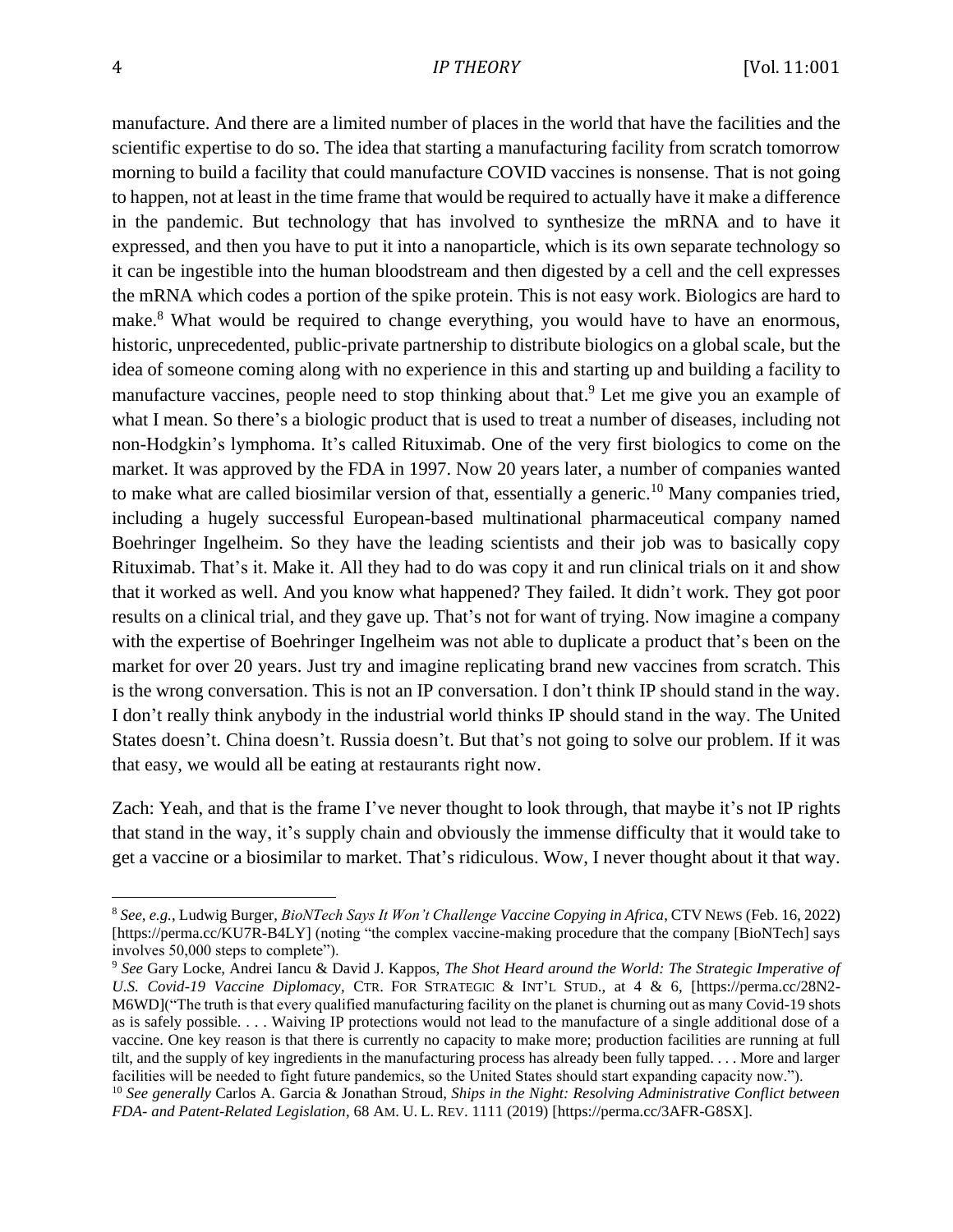Jasper: Yeah, Zach appears to be surprised to hear David's answer. So let me put it a different way to be kind of more intuitive. So you learn the basics of IP exchange, the quid-pro-quo is that the inventor would disclose his inventions to the public in a public way in a patent application, and it gets examined by an examiner, meet all these qualifications including enablement, and in exchange for the right to exclude others. And others still make the products, and the invention and the inventor has to sue them in court, but the disclosure is already out in the public, the inventor patent, he or she already disclosed everything that is needed to be using the vaccines or the pills related to COVID. So tomorrow, if the inventor just loses that right to exclude, the knowledge of how to make the vaccines or the pills have already been public. So, nothing is stopping them from making the vaccine, it's something else. It's how do you get to actually make the vaccine in a practical sense not and not in a radical sense.

Zach: So let me follow up now. So if there is no reason to enforce the patent right, what's the purpose of you even getting a patent in the first place then? If that quid pro quo, there would be no incentive to police then, right if other people would be able to practice the invention?<sup>11</sup>

David: Well, people get patent rights, as I mentioned, because they expect to make enormous investments in vaccines and other medications, so that's true of companies like Pfizer and Moderna. One of the very interesting questions to ask yourself is this, how is it that industry was able to come up with a vaccine for COVID-19 in like 6 months?<sup>12</sup> So I know the answer to that question, which is that people didn't think up mRNA vaccines last Thursday. There were scientists who were specialists in this. One of those scientists is a woman who works, who used to work at the NIH, whose name is Kizzmekia Corbett. She is, in some sense, the parent of COVID vaccines because she is an expert in mRNA vaccines.<sup>13</sup> All sorts of work had been done, all sorts of investment had been made in this technology, and then a global pandemic came around and now those investments are paying off, and companies with smart scientists were able to use and harness that technology to create remarkable vaccines that went from the laboratory to clinical trials in six months. That is extraordinary, but it didn't happen last Thursday. It happened because of investments over time. mRNA vaccine, that technology, it's not a 2020 thing, but its use became profound in 2020 and 2021, and that's why our system of patent protection encouraged that research and encouraged that research at a time when we needed it most.

Zach: Let me follow up quickly then. In your experience Mr. Gindler, do you worry ever about pharmaceutical companies or vaccine manufacturers not being able to produce an invention say because there is a patent thicket in a way preventing them—like one piece of IP that they need to help them get this vaccine to market, but they can't get around this IP that exists?

<sup>11</sup> *See* Sean B. Seymore, *Introduction*, 69 Vand. L. Rev. 1455, 1455 (2016) [https://perma.cc/UWP4-R8KY]; Timothy R. Holbrook, *Possession in Patent Law*, 59 SMU L. REV. 123, 131–32 (2006) [https://perma.cc/KX2C-EPHL].

<sup>12</sup> *See* Jasper L. Tran, *Causes of COVID Vaccine Hesitancy*, BILL OF HEALTH (Nov. 30, 2021), [https://perma.cc/R3B9- JM7R].

<sup>13</sup> *See, e.g.*, Kizzmekia S. Corbett et al., *SARS-CoV-2 mRNA Vaccine Design Enabled by Prototype Pathogen Preparedness*, 586 NATURE 567 (2020) [https://perma.cc/23ZV-QAMK].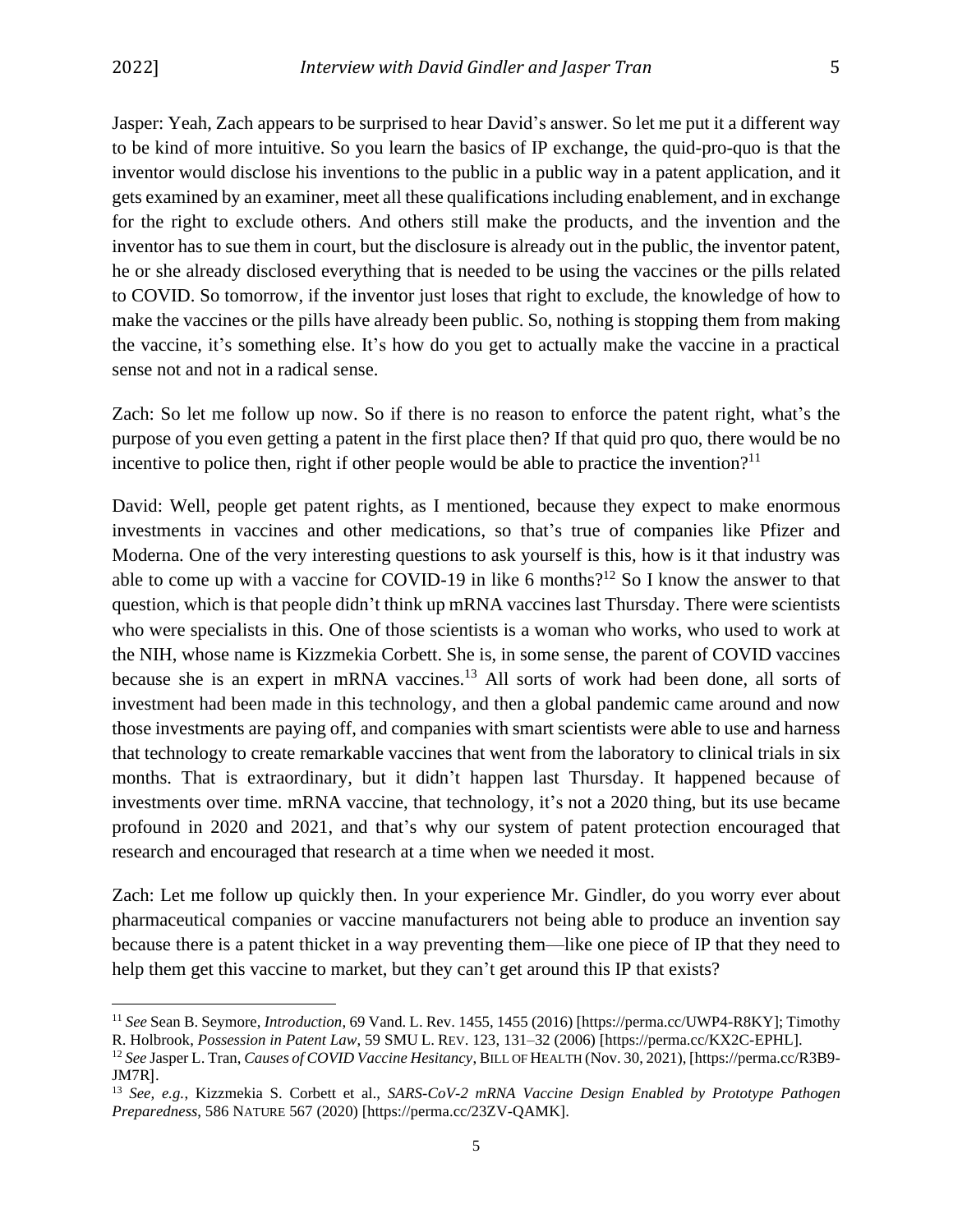David: Well, yes, I do worry about that. And so do many others. You use the term patent thicket.<sup>14</sup> That's become a bit of a rallying cry. It first came up in a number of contexts, but it came up with respect to a product called Humira, which is maybe one of the largest selling products in the world.<sup>15</sup> Humira has like an army of patents that surround it. We are talking about 30, 40, 50 patents that get litigated when somebody wants to try to bring a generic version of Humira to the market. And there's been a lot of outcry around the question of how can you possibly have 30 patents or 40 patents on a given product. And the answer is, well, you don't actually have 30 or 40 patents on one product. But they often have is a patent on the product. Then they have a patent on the way of using the product. Then they have a patent on another way of using the product. Then they have a patent on the way of manufacturing the product. Then they have a patent on way of manufacturing many different kinds of products, but it's also really useful to make Humira. And the question then becomes one of policy, which is well OK but should you really be able to extend your monopoly like that much further. So that is a very important question, and I think it's a question that legislators are debating right now. It is a completely fair question to be asked. How much patent protection is appropriate, and is too much patent protection a problem? Should there be just a limit on how long you can erect an army of soldiers—patent soldiers—around your pharmaceutical exclusivity.

#### Zach: Yep, very interesting.

Jasper: I have a different take on that. I mean, I appreciate what David said with the whole evergreening process,<sup>16</sup> you might hear the term, it's kind of similar to patent thicket when they keep extending deadlines of the patent. They just kind of have some different aspects of the same product of the same invention. But a different take on that is that companies don't really worry about IP in the sense that there are these compulsory licensing, the term that you might have heard thrown around. They can actually infringe on IP and then pay up later. And that's fine. The only thing they really need to worry about is preliminary injunction and actual injunction, stopping them from actually making the product and just halt everything, which is an extraordinary remedy that courts rarely enforce. But otherwise, even if there is a piece of IP, it's kind of stopping them in the way they are trying to get a license from it, they are just going to infringe it. Willfully, yes,

<sup>14</sup> *See generally* Carl Shapiro, *Navigating the Patent Thicket: Cross Licenses, Patent Pools, and Standard Setting*, 1 INNOVATION POL'Y & ECON. 119 (2000) [https://perma.cc/C6CU-CAJP]; Adam Mossoff, *The Rise and Fall of the First American Patent Thicket: The Sewing Machine War of the 1850s*, 53 ARIZ. L. REV. 165 (2011) [https://perma.cc/NC92-9G97].

<sup>15</sup> *See generally* Ana Santos Rutschman, *Regulatory Malfunctions in the Drug Patent Ecosystem*, 70 EMORY L.J. 347, 377–89 (2020) [https://perma.cc/J58P-7SLF].

<sup>16</sup> *See, e.g.*, Janice M. Mueller & Donald S. Chisum, *Enabling Patent Law's Inherent Anticipation Doctrine*, 45 HOUS. L. REV. 1101, 1106 (2008) [https://perma.cc/NC3N-2ATQ] ("[E]vergreening refers to attempts by owners of pharmaceutical product patents to effectively extend the term of those patents on modified forms of the same drug, new delivery systems forthe drug, new uses of the drug, and the like."); Rebecca S. Eisenberg, The *Role of the FDA in Innovation Policy*, 13 MICH. TELECOMM. & TECH. L. REV. 345, 348–49 (2007) [https://perma.cc/6UKH-QZUT] (asserting that in recent years innovative firms have made skillful use of current patent law doctrines, becoming "quite creative about strategies to secure 'evergreening' patents in order to defer the date their products go off-patent . . . ."); Sarah Harding, *Perpetual Property*, 61 FLA. L. REV. 285 (2009) [https://perma.cc/J8UC-XRFZ].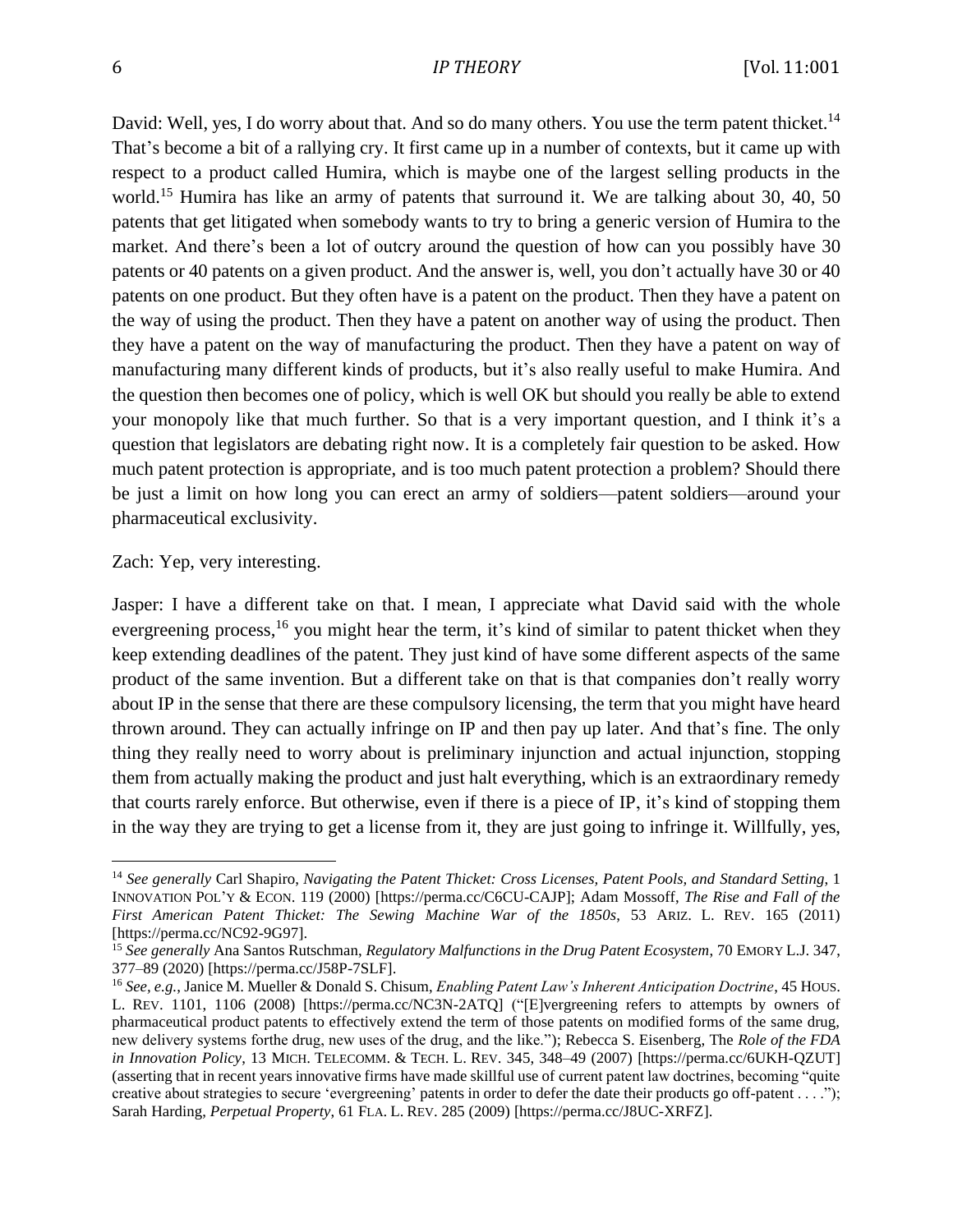they may have to pay up a little more. But unless they get an injunction later, then nothing is stopping them.

Zach: Yeah, I know. Thank you for that.

David: Let me add one thought here because when we were talking about patent thickets, how a pharmaceutical company can use patents to create perhaps too much exclusivity. But I want to give an example of the opposite. Pharmaceutical companies are frequently generous with their technology, and let me tell you what I mean. Sometimes pharmaceutical companies have what are called platform patents. They develop an underlying technology that could be generally applicable to a broad array of applications and diseases. It is not uncommon for large biotech companies to license that technology on commercially reasonable terms to anybody who wants it, as long as they are not developing a product that directly competes. So let me give you a real-world example. Genentech is the owner of a patent, which expired at the end of 2018.<sup>17</sup> It was the foundational patent for creating genetically engineered antibodies. Specially created antibodies which could treat diseases that had been really untreatable. Genentech, since that patent issued, has always licensed it on commercially reasonable terms to anybody who wanted it as long as they were not directly competing with Genentech. It is among the most widely licensed patents in the biotechnology world. That is not the only example. There is a company called PDO biopharma, which also had a patent in the antibodies space. They found out a way to make antibodies, which are first made from mice, to look human. And they licensed that patent to anybody who wanted it on commercially reasonable terms. So it is important to understand while you hear often sort of the bad boy stories about patent thickets and the like, there are as many heroic stories where pharmaceutical companies use their technology to enable the proliferation of new medicines even by their competitors.

Jasper: If you think about the fact that a foundation or basic of IP is to recoup the R&D investment,<sup>18</sup> companies want to license out these patents. They don't want to stop people from making these drugs and vaccines because they want the money to recoup their investments, so they can fund the next research. So IP is used in a more positive way than this negative way that people imagine it to be.

Zach: Right, and there is obviously this notoriety and there is, oh, what is the word I am thinking of, good well-being, a positive image that you create for your company when you play nice in the sandbox and when you freely and fairly license your products out. So that's good, and it's good to see that there is still hope despite large patent thickets, and I am glad to see that a patent thicket isn't as horrible a term as it has come to be in some scholarship.

<sup>17</sup> *See* Debra Robertson, *Genentech Awarded Critical Antibody Patent*, 20 NATURE 108 (2002) [https://perma.cc/FQB9-F44W].

<sup>18</sup> *See, e.g.*, Pamela Samuelson, *Intellectual Property Arbitrage: How Foreign Rules Can Affect Domestic Protections*, 71 U. CHI. L. REV. 223, 224–25 (2004) [https://perma.cc/ULW9-4NEA].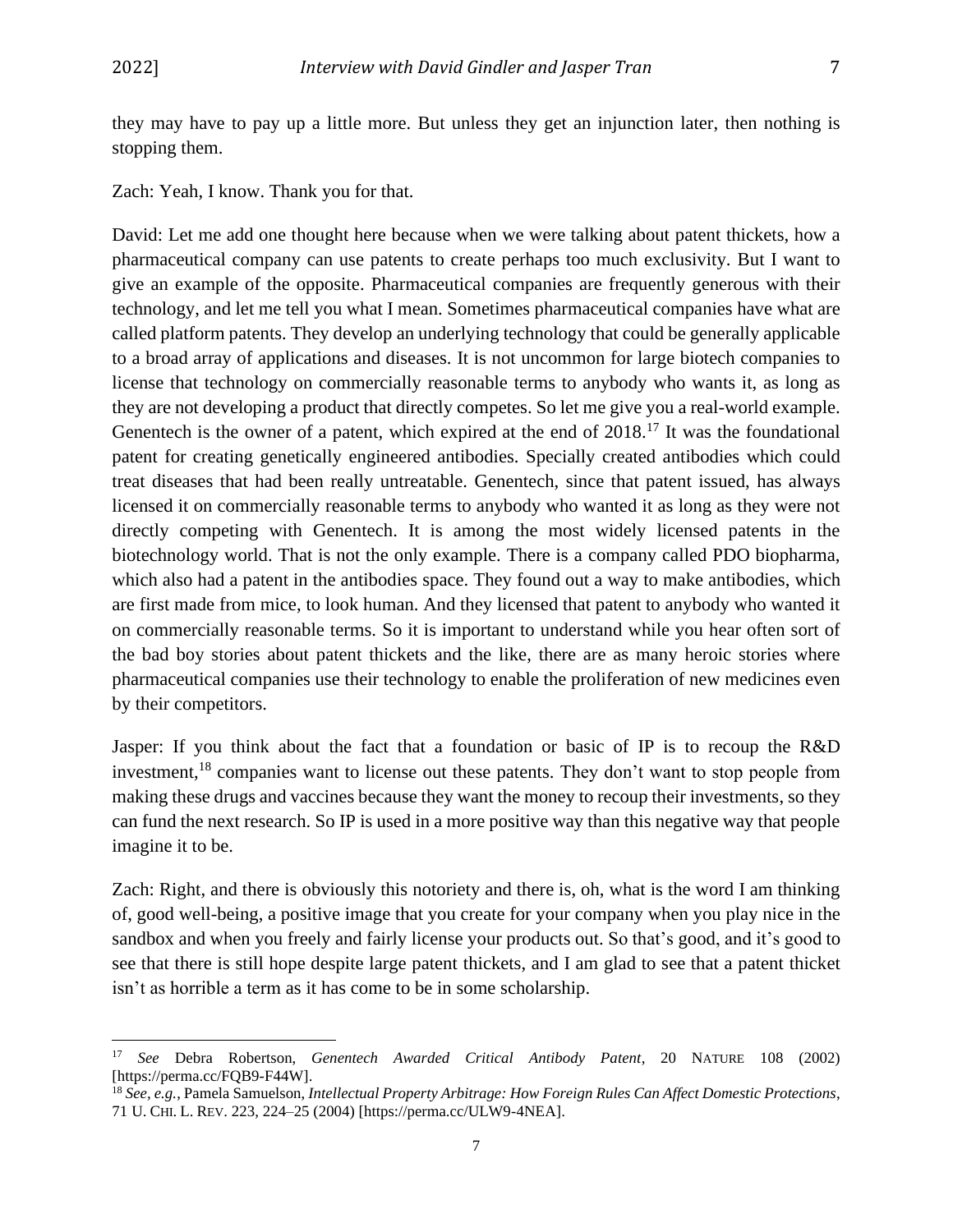Jasper: Well, companies want to develop goodwill not just for the public but also for competitors as well. So, later on, when they need a patent from a competitor, they can actually get a license from it. So not everyone is locking each other up and fighting each other; rather, they want to work collaboratively.

Zach: Exactly, great, ok, let's transition now. Jasper, I wanted to come back to you and talk about eligibility and your interpretation of where we stand with subject matter eligibility and § 101. We saw that you had recently co-authored a piece on *Alice* and *Mayo* and sort of how it's come to be 7 years after the *Alice* decision. Why don't you talk to us a little about that article, and then why don't you talk to us briefly how you feel about eligibility and where it stands today.

Jasper: Sure, so I briefly discussed the *Alice* case earlier, and that came from the *Mayo* case from 2012, and the impact of *Alice* is that it really solidifies this 2-step framework to analyze the § 101 issue. The first step is, are the patent claims directed to an abstract idea? And if it is a no, then you get a patent on it, and if it is a yes, you ask the second question which is does the patent embody an inventive concept that amounts to significantly more than an abstract idea? If it's yes, then is it patentable. But if it is a no, then you don't get a patent on it. It seems simple enough, but no one really understands what an "abstract idea" is or what an "inventive concept" is. And these are very subjective issues that depend on what the judge eats for breakfast that day<sup>19</sup> and how they feel about the case law. And so what I have done is that I've done these statistical studies on the impact of *Alice* after 1 year,<sup>20</sup> 2 years,<sup>21</sup> 5 years,<sup>22</sup> and 7 years<sup>23</sup> that you've alluded to about the invalidation rate, new rates. When someone brings an *Alice*-based challenge. And the results are pretty stark at the 1-year and 2-year mark, roughly 80% invalidation rate across courts when a party brings an *Alice* challenge. But at the 5 to 6-year mark, you see the invalidation rates drop to about 56% and stay there consistently. And I concluded that what you see with *Alice* is really, in effect, a reversion toward the means as its approach long term equilibrium, which is a very wellknown concept in economics.<sup>24</sup> To explain, at first you have these alleged infringers would rush to bring the § 101 challenge and succeed in the majority of them because there were just too many *Alice*-susceptible claims asserted at the time. And as time passes, the patent owners wise up and refrain from asserting *Alice*-susceptible patents in light of the high invalidation rates. And the patent office got better too in issuing worthy patents that would pass the § 101 challenge. You have these alleged infringers just become overconfident and keep challenging these patents using

<sup>19</sup> *See* Shai Danziger et al., *Extraneous Factors in Judicial Decisions*, 108 PNAS (Apr. 11, 2011) ("test[ing] the common caricature of realism that justice is 'what the judge ate for breakfast' in sequential parole decisions made by experienced judges.").

<sup>20</sup> Jasper L. Tran, *Software Patents: A One-Year Review of Alice v. CLS Bank*, 97 J. PAT. & TRADEMARK OFF. SOC'Y 532 (2016).

<sup>21</sup> Jasper L. Tran, *Two Years after Alice v. CLS Bank*, 98 J. PAT. & TRADEMARK OFF. SOC'Y 354 (2016).

<sup>22</sup> Jasper L. Tran & J. Sean Benevento, *Alice at Five*, 2019 PATENTLY-O L.J. 25 (2019).

<sup>23</sup> Jasper L. Tran, *Alice at Seven*, 101 J. PAT. & TRADEMARK OFF. SOC'Y 454 (2021).

<sup>24</sup> *See generally* Francis Galton, *Regression Towards Mediocrity in Hereditary Stature*, 15 J. ANTHROPOLOGICAL INST. GR. BRIT. & IR. 246, 246–63 (1886). For a historical account of regression toward the mean, see Stephen M. Stigler, *Regression Towards the Mean, Historically Considered*, 6 STAT. METHODS MED. RES. 103, 103–14 (1997).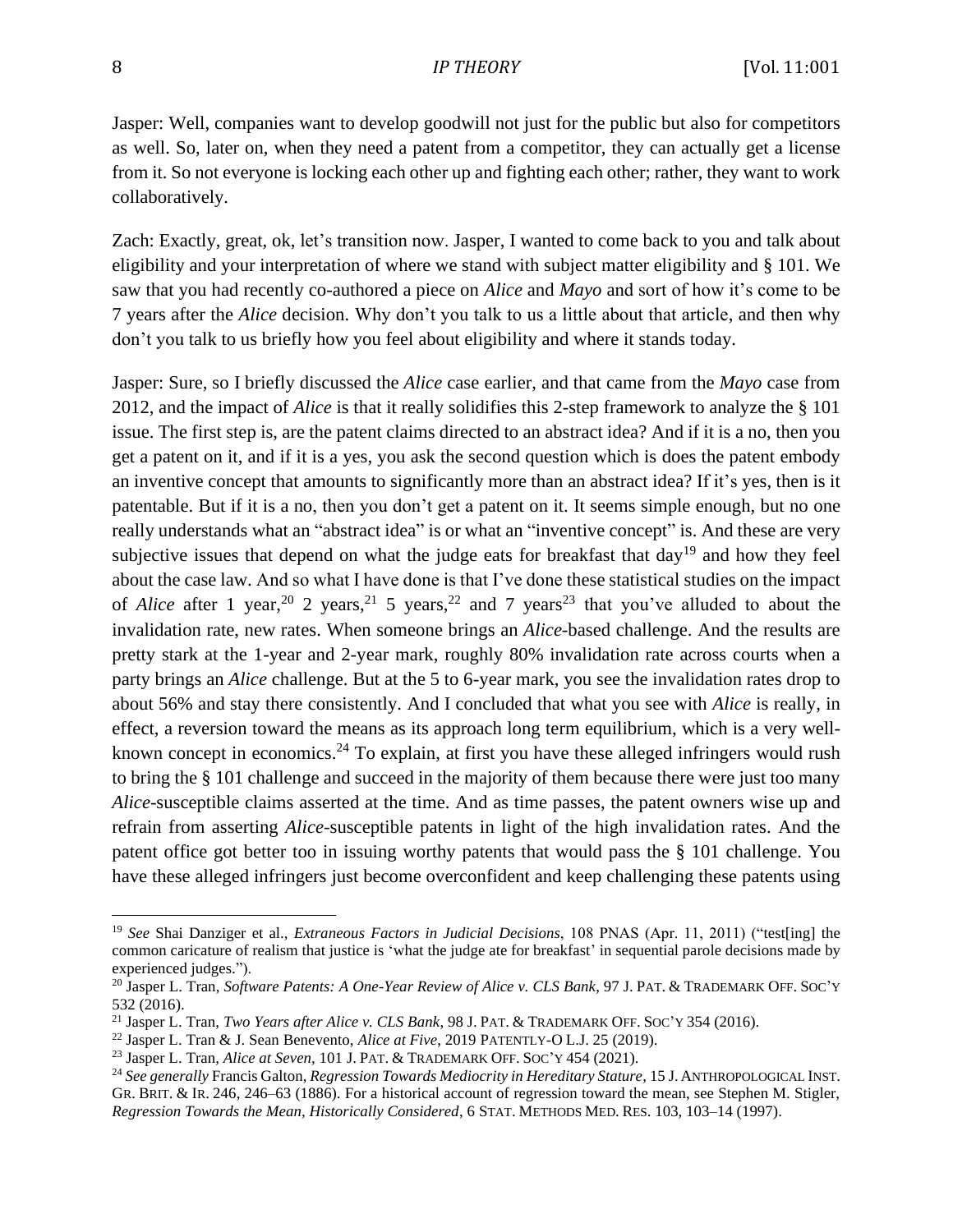the *Alice* framework anyway. So the net effect of these two natural responses, it would drive the *Alice* stage invalidation rates down toward the equilibrium point. And we see another instance of this in patent law when IPR first came out—the inter parte review. The first few months of 2014, the PTAB invalidation rate was more than 90%, and this led to the then accepted view that the PTAB was called the patent death squad, where patents go to die.<sup>25</sup> But you kind of observe the same two natural responses is that patent owners wise up and just refrain from asserting the IPRsusceptible claim, and the defendants still remain overconfident so at some point if they regress toward the means and kind of equate the same invalidation rate which is in the low 40%.

Chris: Great. Well, in the last couple of minutes that we have, we would like to ask you maybe some more mundane questions like about what your practice at Milbank is like. So for instance, David, you were telling us before we started recording is that your practice is very international. You are working with clients in Germany, in China. Can you maybe talk about that?

David: Oh, absolutely. So one of the great aspects of being an IP litigator is I get to work with companies local, international startups, huge companies, individuals, multi-national corporations. I represent and currently represent people and companies of all sorts of flavors. A lot of my work historically has been in life sciences. What do I mean by life sciences? Everything from pharmaceuticals to diagnostic tests. I remember in 2011, I was contacted by a startup that was called Ariosa Diagnostics. They said we need to talk to you; we think we are going to be involved in some patent litigation. I said, ok. I said what do you folks do. And they said here is what we do. We have this technology where we can take a blood draw from a pregnant woman, and we can find actually the fetal DNA that's in the pregnant woman's bloodstream, and we can sequence the DNA, and we can figure out to about 99.9% accuracy if the fetus is at risk of Down Syndrome or other chromosomal abnormalities. And what that means is that we're basically going to put amniocentesis out of business. I said this sounds like science fiction to me. And they said oh no, we can do this. In fact, they can do it. And it is now the standard of care for pregnant women. They are not the only people who do it. This is like one of those remarkable things that I get to do in my practice. I also represent a surgeon who is based in Columbus, Ohio, who came up with a novel stent which treats abdominal aortic aneurisms. It is something that creates a path for blood to flow when somebody has a weakening of their arterial wall. And he was the first to come up with this remarkable idea. And he spent years trying to convince a company which we think is infringing on that patent to take a license. He was not trying to be unreasonable. He tried very, very hard, and ultimately he came to us, and so now we are his lawyers, and we are pursuing his claims. So the practice is really remarkably diverse. We are neither plaintiff-side nor defense-side. We do both. That I think makes us probably a bit different than many firms that what we call big law. A lot of big law firms are really on the defense side. We do both. We enjoy doing both. We like having a broad array of clients and technologies. I like working with really smart people like Jasper, who

<sup>25</sup> *See* Jasper L. Tran, *Unconstitutional Appointment of Patent Death Squad*, 89 GEO. WASH. L. REV. ON THE DOCKET (June 29, 2021),<https://www.gwlr.org/unconstitutional-appointment-of-patent-death-squad/> [https://perma.cc/AR8D-VMF9].